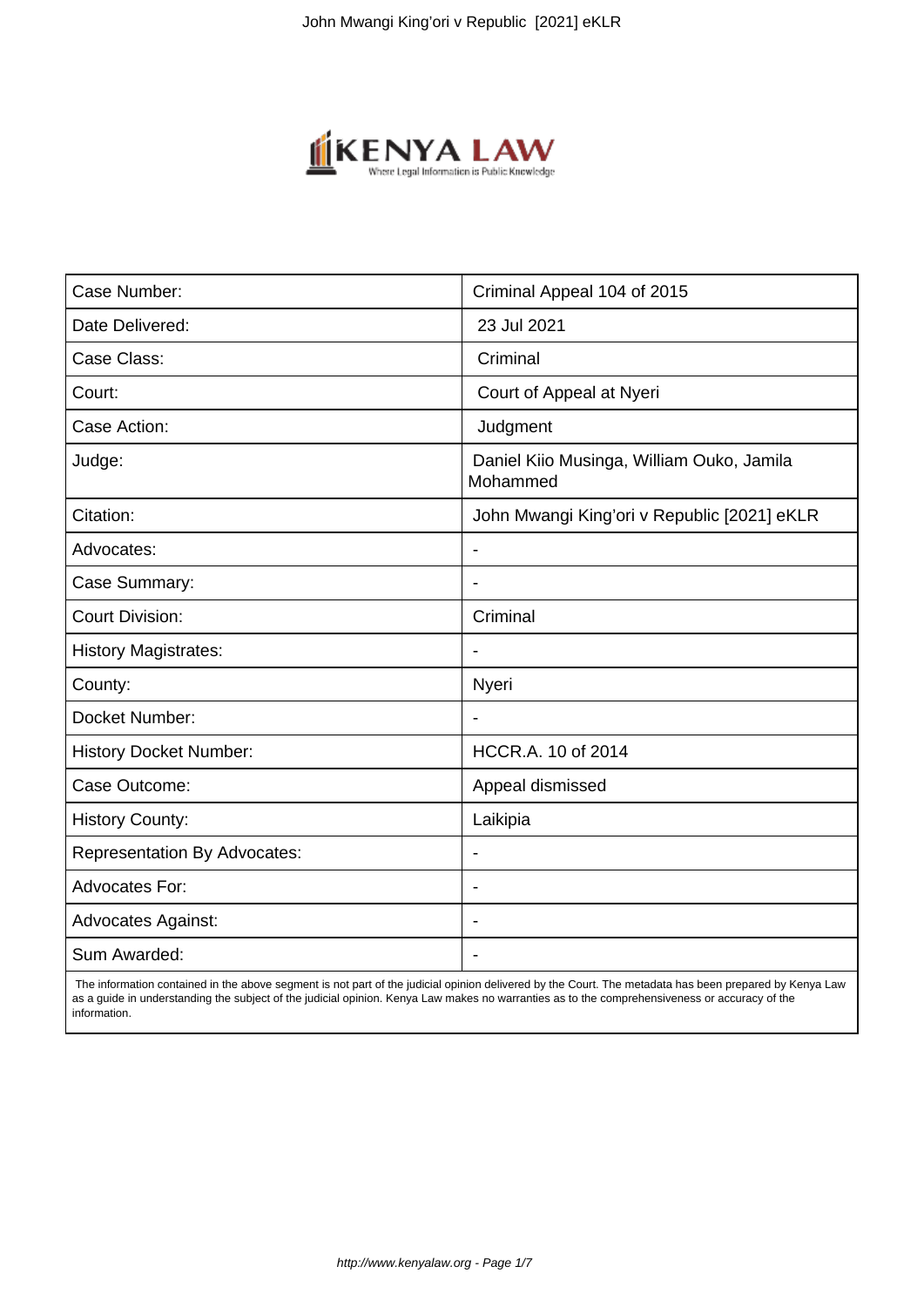John Mwangi King'ori v Republic [2021] eKLR

# **IN THE COURT OF APPEAL**

# **AT NYERI**

# **(CORAM: OUKO (P), MUSINGA & J. MOHAMMED. JJ.A.)**

### **CRIMINAL APPEAL NO. 104 OF 2015**

# **BETWEEN**

# **JOHN MWANGI KING'ORI.........APPELLANT**

#### **VERSUS**

# **REPUBLIC.................................................RESPONDENT**

(Appeal from the judgment of the High Court of Kenya at Nanyuki, (Kasango, J.) dated 16th *December, 2015* **in HCCR.A. NO. 10 OF 2014)**

#### **\*\*\*\*\*\*\*\*\*\*\*\*\*\*\*\*\*\*\*\*\*\*\*\***

#### **JUDGMENT OF THE COURT**

#### **Background**

1. The appellant, **John Mwangi King'ori** was charged and convicted of defilement of a girl aged 11 years contrary to **Section 8(1)** as read with **Section 8(3)** of the **Sexual Offences Act** and sentenced to life imprisonment. His first appeal to the High Court was unsuccessful, hence this second appeal

2. The jurisdiction of this Court on a second appeal is well settled. In *Njoroge v Republic* **[1982] KLR 388** this Court held that:

**"On this second appeal, we are only concerned with points of law and consider ourselves bound by the concurrent findings of fact arrived at in the courts below, unless shown to be based on no evidence."**

3. It is against that jurisdictional remit that we shall briefly examine the evidence that was tendered before the trial court and reevaluated by the High Court in reaching the impugned judgment, to place the instant appeal in context.

4. The particulars of the offence of defilement were that on 5th April, 2014 at [Particulars Withheld] Village in Nyambugichi location within Laikipia County, the appellant unlawfully and intentionally caused his penis to penetrate CM (name withheld) a girl aged 11 years.

5. The prosecution called five (5) witnesses including the minor complainant. In brief, the complainant testified that she was 11 years old and that the appellant was employed as a farmhand by CM's father; on the night of 5th April, 2014, the complainant arrived home from school and she and the appellant went to serve food; that before she finished serving food, the appellant called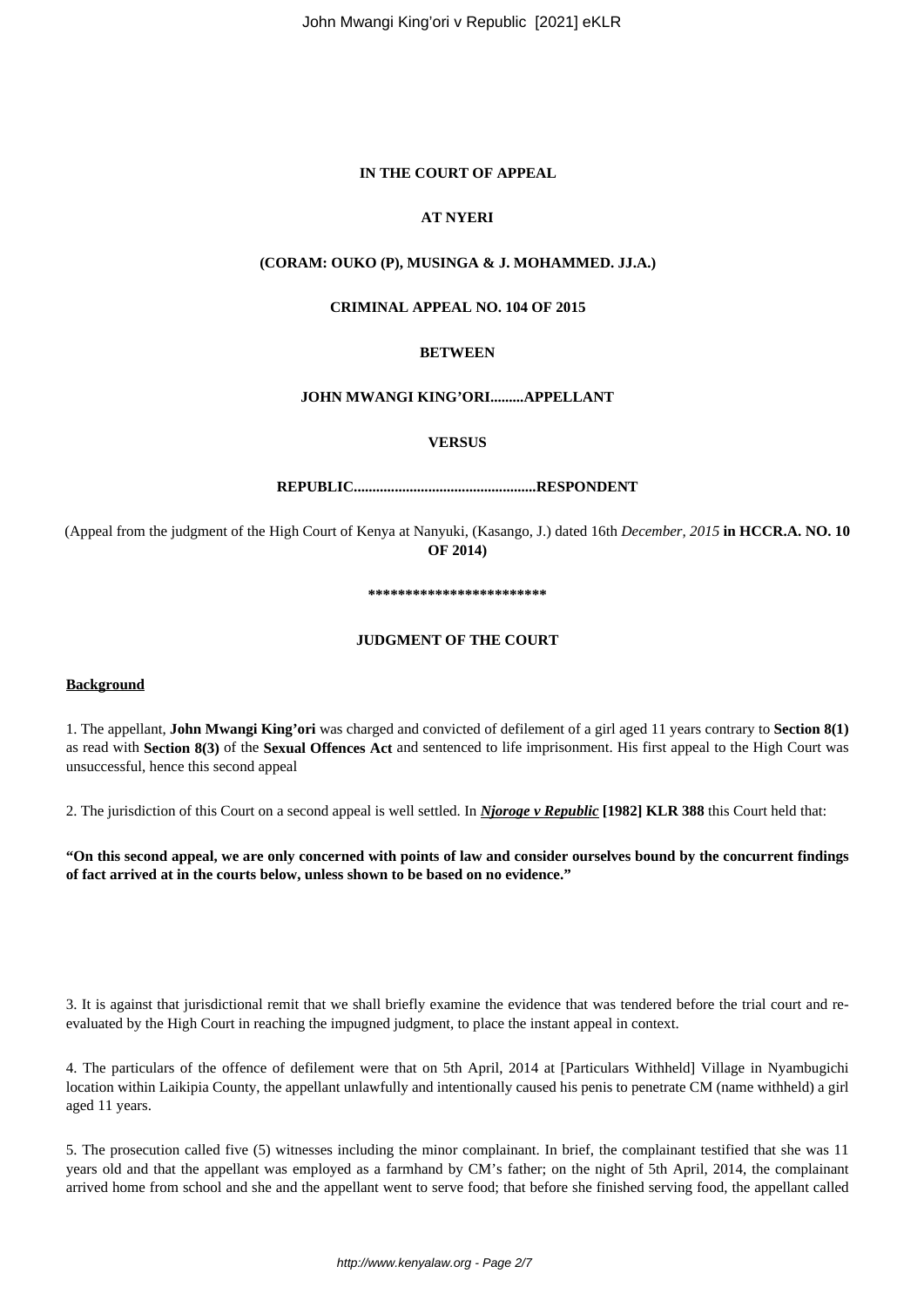her to sit next to him on the sofa but she refused; that the appellant grabbed her, laid her on the sofa, removed her trouser and underpants and defiled her; that she reported the matter to her grandmother despite the fact that the appellant had told her not to report; and that she called her mother and reported to her that the appellant had defiled her; that her mother reported the matter to the complainant's father and the matter was reported to the police and the appellant was subsequently arrested.

**6. JKM** (PW2), the complainant's father testified that the complainant was born on 14th October, 2002 as evidenced by the Birth Certificate which was exhibited. PW2 further testified that the appellant was his employee and that on the material day at about 7.30 pm, his wife requested him to return home urgently and upon arrival, the complainant informed him that the appellant had defiled her on 5th April, 2014 and had tried to defile her on 12th April, 2014 and 19th April, 2014. It was his further testimony that he reported the matter to the police and the complainant was treated at Nanyuki District Hospital on 21st April, 2014 where she was issued with treatment notes, P3 form and Post Rape Case (PRC) forms; and that the appellant was subsequently arrested.

**7. PC Elias Ndubai (PC Ndubai),** (PW3) of Ngobit Police Station testified that on 23rd April, 2014 at about 11.30 am, he received a P3 form from the complainant and her father; that he arrested the appellant who was alleged to have defiled the complainant.

**8. Dr. Philip Mwangi, (Dr. Mwangi) (PW4)** of Nyahururu Hospital testified that on 22nd April, 2014, he examined the complainant and found her hymen was torn and it had spots of blood. He also found that she had a urinary tract infection and concluded that there was penetration and signed the P3 form and PRC form.

9. When placed on his defence, the appellant denied the offence and gave an unsworn statement and did not call any witness. He stated that at the time of his arrest, he was working as a herdsman and *shamba* boy (gardener) for the complainant's father; that on the material day, he went to the garden with the complainant's father and one Mathenge, that the complainant's father left at noon and went to Nairobi; that he and Mathenge worked until 1.00 PM, had a lunch break and continued working in the garden until evening and did not see the complainant on the material day; that the complainant's grandmother, aunt, uncle and mother were at their home; that no one witnessed the commission of the offence; that on 12th April, 2014, he spent the day with the complainant's mother and did not see the complainant on that date; that on 19th April, 2014, he went to carry out his duty of milking the complainant's parents cows but the complainant prevented him from doing so; that he reported the matter to the complainant's grandmother and uncle who admonished her and she informed the appellant that she would report him to her parents; that later that evening, the complainant's father approached him armed with a *panga* and threatened to kill him; that three days later he was arrested and charged with offences that he did not commit.

10. The High Court **(Kasango, J.)** was satisfied that, based on the evidence on record, the appellant's conviction and sentence were well founded and dismissed the first appeal.

11. In his second appeal, the appellant who was represented by **Mr George Morara Gori** contends that the learned Judge erred in the following respects; failing to subject the evidence before the trial court to a comprehensive analysis and evaluation; failing to resolve inconsistencies and contradictions in the prosecution's case in favour of the appellant; failing to find that failure to call key prosecution witnesses in the proceedings before the trial court was fatal to the prosecution's case; failing to observe that the prosecution case was not proved beyond reasonable doubt; in disregarding the appellant's defence and by failing to find that the trial court's decision to compel the appellant to cross examine **Dr. Mbugua** who produced the P3 report was prejudicial and an affront to the appellant's rights as enshrined in **Article 50** of the **Constitution of Kenya.**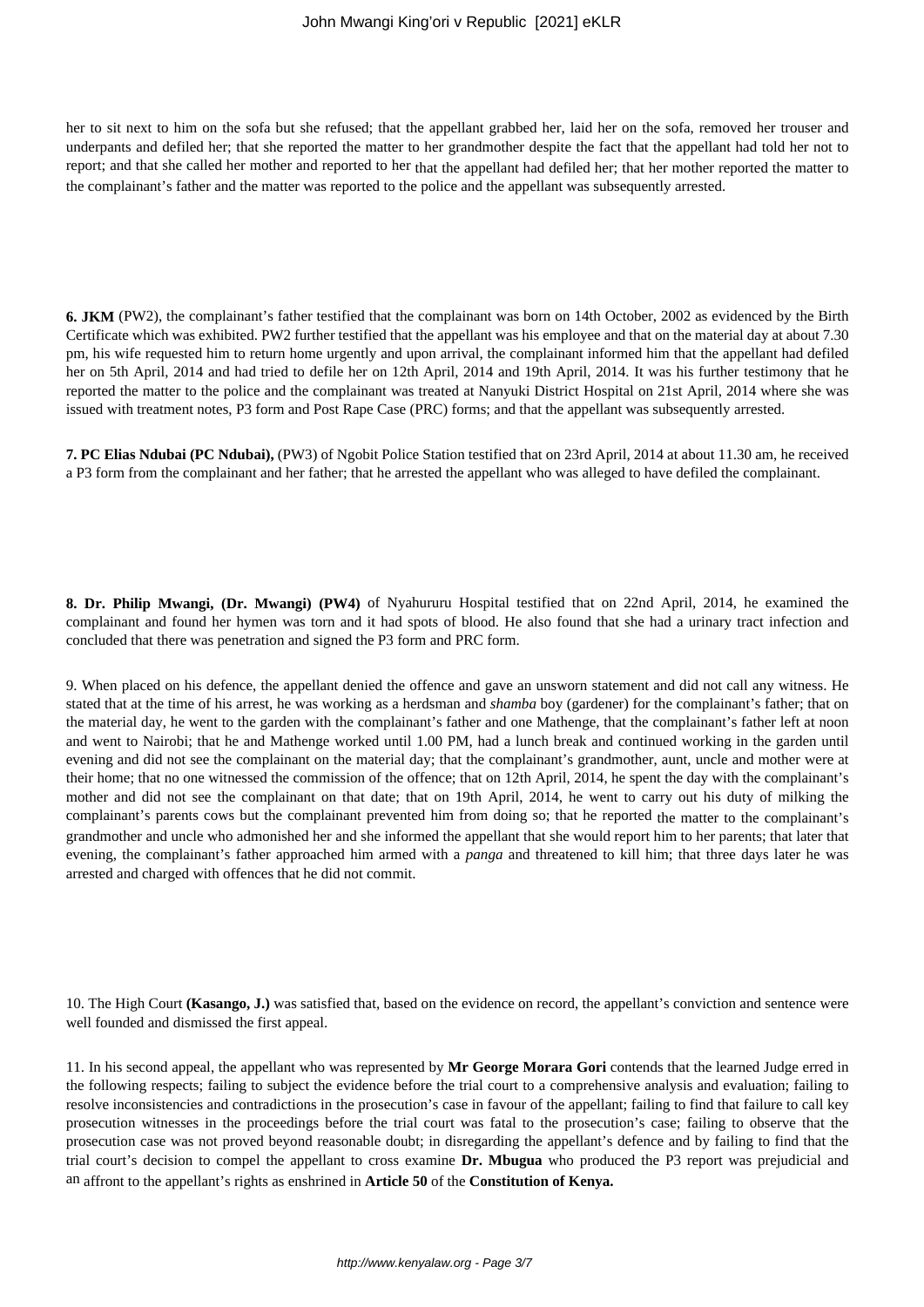# **Submissions**

12. At the hearing of the appeal, learned counsel **Mr. Makora** for the appellant submitted that he had filed written submissions arguing four (4) main grounds and that he relies on their written submissions and did not wish to orally highlight the written submissions. Counsel urged us to allow the appeal.

13. In the appellant's written submissions, the grounds of appeal were reiterated. Counsel submitted that the learned Judge failed to analyze and evaluate the evidence and resolve the contradictions and inconsistencies in the case including the fact that it was irregular of the first appellate court to uphold *suo moto* amendment of the charge sheet which was defective as the charge showed that the appellant was charged with defilement on a girl contrary to **Section 8(1)** as read with **Section 8(3)** but the appellant was convicted and sentenced under **Section 8(1)** as read with **Section 8(2)** of the **Sexual Offences Act**. Counsel submitted that this was prejudicial to the appellant as **Section 8(2)** carries a life sentence couched in mandatory terms. Counsel submitted that the first appellate court should have resolved that aberration in favour of the appellant.

14. It was counsel's further submission that the prosecution failed to call crucial prosecution witnesses including the complainant's mother and grandfather. That these witnesses were crucial and failure to call them rendered the prosecution case weak to sustain a conviction against the appellant.

15. It was counsel's further submission that the appellant gave an unsworn statement and that on some of the material dates on which he was alleged to have committed the offence he was charged with, he indicated that he was with PW2; that he alluded to a grudge and set up a defence of alibi which was however disregarded by the trial court and the 1st appellate court.

16. Counsel further submitted that the appellant's Constitutional rights were violated in that when **Dr. Mwangi** (PW4) was testifying, the appellant was unrepresented. It was counsel's contention that the appellant was denied his constitutional right to legal representation. Counsel reiterated that the breach of the appellant's constitutional rights rendered the trial a nullity.

17. In opposing the appeal, **Mr. Ondimu,** the Principal Prosecution Counsel for the respondent submitted that he had filed written submissions which he relied on. Counsel urged us to dismiss the appeal.

**18. Mr. Duncan Ondimu** opposed the appeal and submitted that an evaluation of the record show that the prosecution proved all the ingredients of the offence of defilement; the age of the complainant; that she was 11 years old; that there was penetration of the appellant's genital organ into the complainant's vagina; that the identity of the appellant as the perpetrator was proved as he was well known to the complainant and her family being an employee of the complainant's father (PW4).

19. On the contradictions and inconsistencies, which counsel for the appellant claimed were riddled in the prosecution case, counsel submitted that there were no contradictions nor inconsistencies and even if they were present, they are minor and do not go to the root of the prosecution case; and that any minor inconsistencies were satisfactorily explained which proves the credibility of the prosecution witnesses.

20. Counsel concluded that taking into account all the evidence on record, the prosecution discharged its burden; that the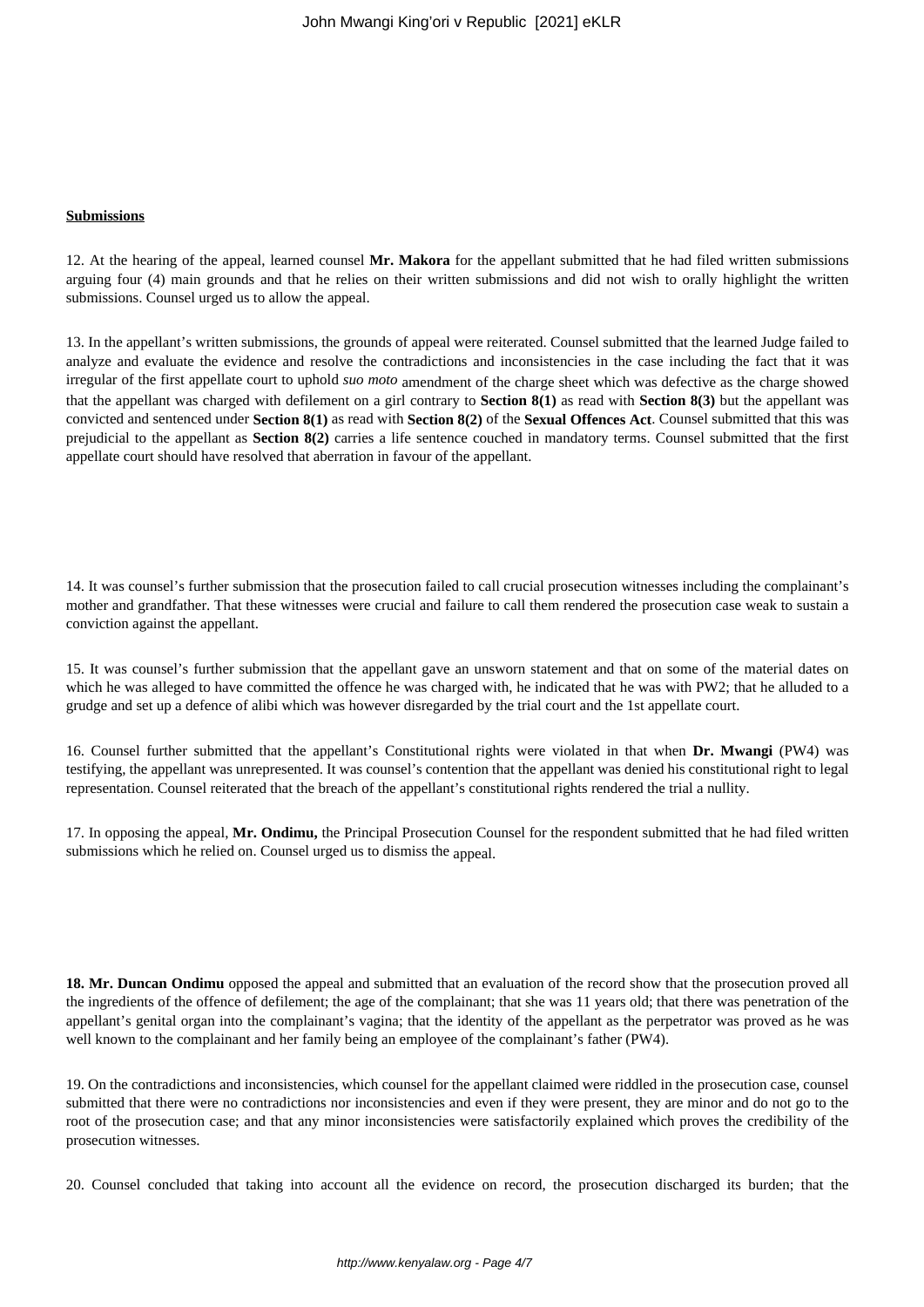prosecution evidence tendered in court was not in any way discredited by the defence during cross examination.

#### **Determination**

21. We have carefully considered the appeal, the submissions, the authorities cited and the law. **Sections 8(1)** and **8(2)** of the **Sexual Offences Act** provide that:

**"8. (1) A person who commits an act which causes penetration with a child is guilty of an offence termed defilement.**

# **2. A person who commits an offence of defilement with a child aged eleven years or less shall upon conviction be sentenced to imprisonment for life."**

22. To prove the offence of defilement, the prosecution had to establish that there was penetration of the victim's organs, that the victim was aged 11 years or less and that the identity of the appellant as the perpetrator was proved.

23. In our evaluation, the issues arising for our determination in this appeal are whether the elements of penetration and identification were proved to the required standard; whether there were material contradictions in the evidence that ought to have been resolved in favour of the appellant; and whether it is in the interests of justice for this Court to interfere with the sentence meted on the appellant.

24. On the question of proof of penetration, it is clear from the record that the complainant's testimony was corroborated by medical evidence. It was confirmed by **Dr. Mwangi** (PW4) that the complainant's hymen was missing and was bloody and that there was evidence of penetration and he concluded that the complainant was defiled.

25. The two courts below did not therefore err in relying on medical evidence that was adduced to conclude that there was penetration.

26. Regarding the question of identity of the perpetrator, the complainant identified the appellant as the person who defiled her. It was a case of identification by recognition. The appellant was a person who was well known to the complainant as he was employed by the complainant's father as their herdsman and gardener. This fact was confirmed by the complainant's father. The 1st appellate court found that the complainant's identification of the appellant as the perpetrator was proper.

27. The proviso to **Section 124** of the **Evidence Act** provides as follows:

**"Provided that where in a criminal case involving a sexual offence the only evidence is that of the alleged victim of the offence, the court shall receive the evidence of the alleged victim and proceed to convict the accused person if, for reasons to be recorded in the proceedings, the court is satisfied that the alleged victim is telling the truth."**

In the circumstances, we are satisfied with the concurrent findings of the two courts below regarding the appellant's positive identification and are not inclined to interfere with that concurrent conclusion.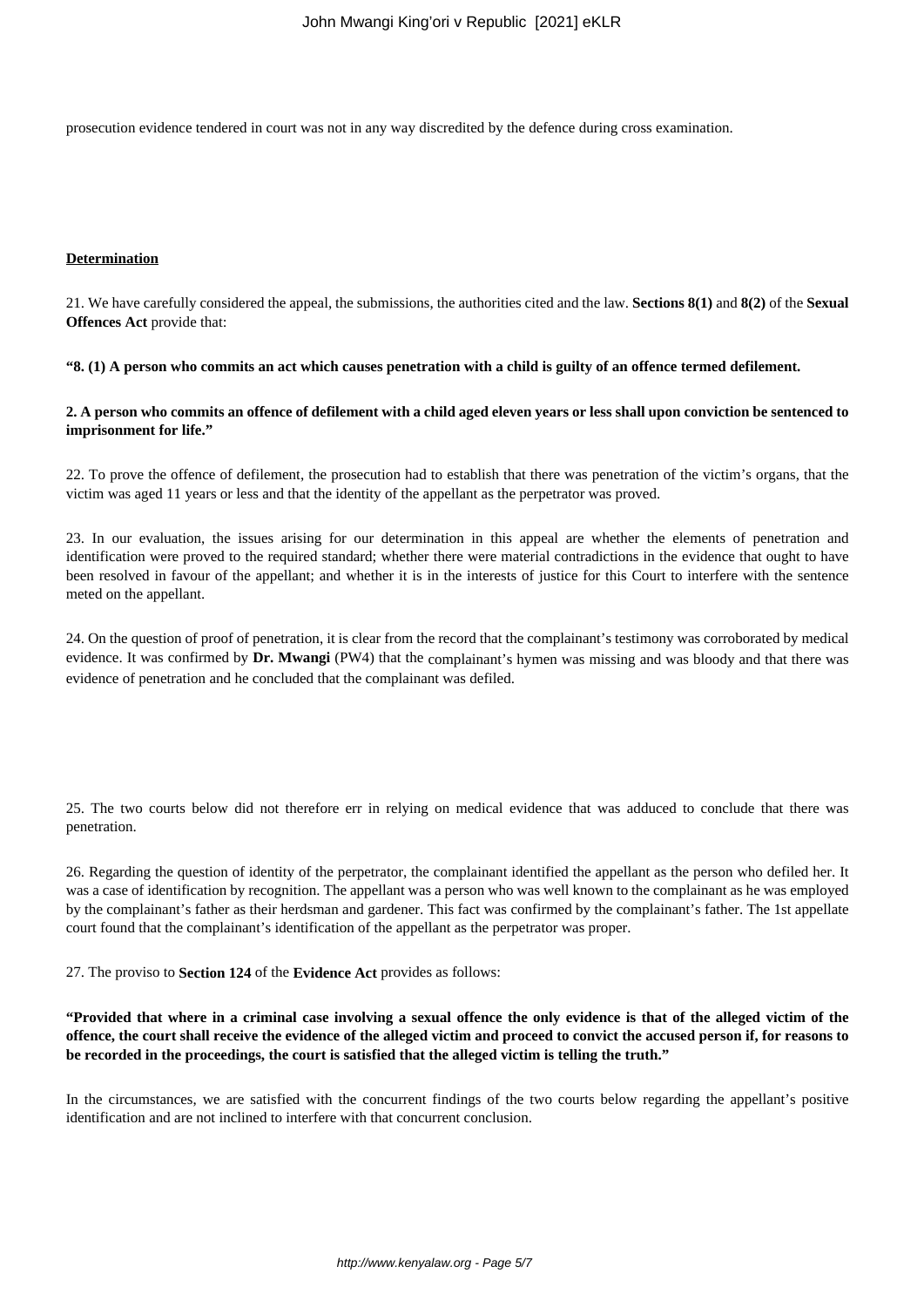28. On the question of the age of the complainant, we find that the same was proved by the production of her birth certificate which indicated that she was born on 14th November, 2002. The complainant was therefore 11 years, 6 months when the offence was committed.

29. On the question whether there was material contradictions in the evidence that ought to have been resolved in favour of the appellant, the appellant challenges the prosecution evidence with respect to the time when the complainant allegedly informed her mother that the appellant had defiled her.

30. In **Phillip Nzaka Watu v Republic [2016] eKLR,** *Criminal Appeal 29 of 2015,* this Court observed that:-

**"…when it comes to human recollection, no two witnesses recall exactly the same thing to the minutest detail. Some discrepancies must be expected because human recollection is not infallible and no two people perceive the same phenomena exactly the same way. Indeed as has been recognized in many decisions of this Court, some inconsistency in evidence may signify veracity and honesty, just as unusual uniformity may signal fabrication and coaching of witnesses. Ultimately, whether discrepancies in evidence render it believable or otherwise must turn on the circumstances of each case and the nature and extent of the discrepancies and inconsistencies in question."**

31. We are satisfied that all the ingredients of the offence of defilement were established to the required standard and that the concurrent findings of the two courts below were based on credible evidence. We therefore find that the appellant's contentions that his defence was not considered and that the first appellate court did not reconsider the evidence are without merit.

32. From the foregoing, we are satisfied that in light of the overwhelming evidence adduced against the appellant, his defence denying having committed the offence was properly rejected. His conviction was therefore sound.

33. As regards the propriety of the sentence meted on the appellant by the trial court and confirmed by the first appellate court, we note that in sentencing the appellant, the trial court considered the appellant's mitigation that he is a first offender and has a wife and three children who depend on him.

34. The first appellate court found no fault with the sentence which was in accordance with **Section 8 (1)** as read with **Section 8 (2)** of the **Sexual Offences Act**. As a second appellate court, we find no justification to interfere.

35. In **Wanjema v Republic [1971] EA 493**, the predecessor of this Court stated that:-

**"[The] Appellate court should not interfere with the discretion which a trial court extended as to sentence unless it is evident that it overlooked some material factors, took into account some immaterial factors, acted on wrong principle or the sentence is manifestly excessive in the circumstances of the case."**

36. In the result, we find no merit in this appeal and do therefore dismiss it in its entirety.

# **DATED AND DELIVERED AT NAIROBI THIS 23RD DAY OF JULY, 2021**

**W. OUKO (P)**